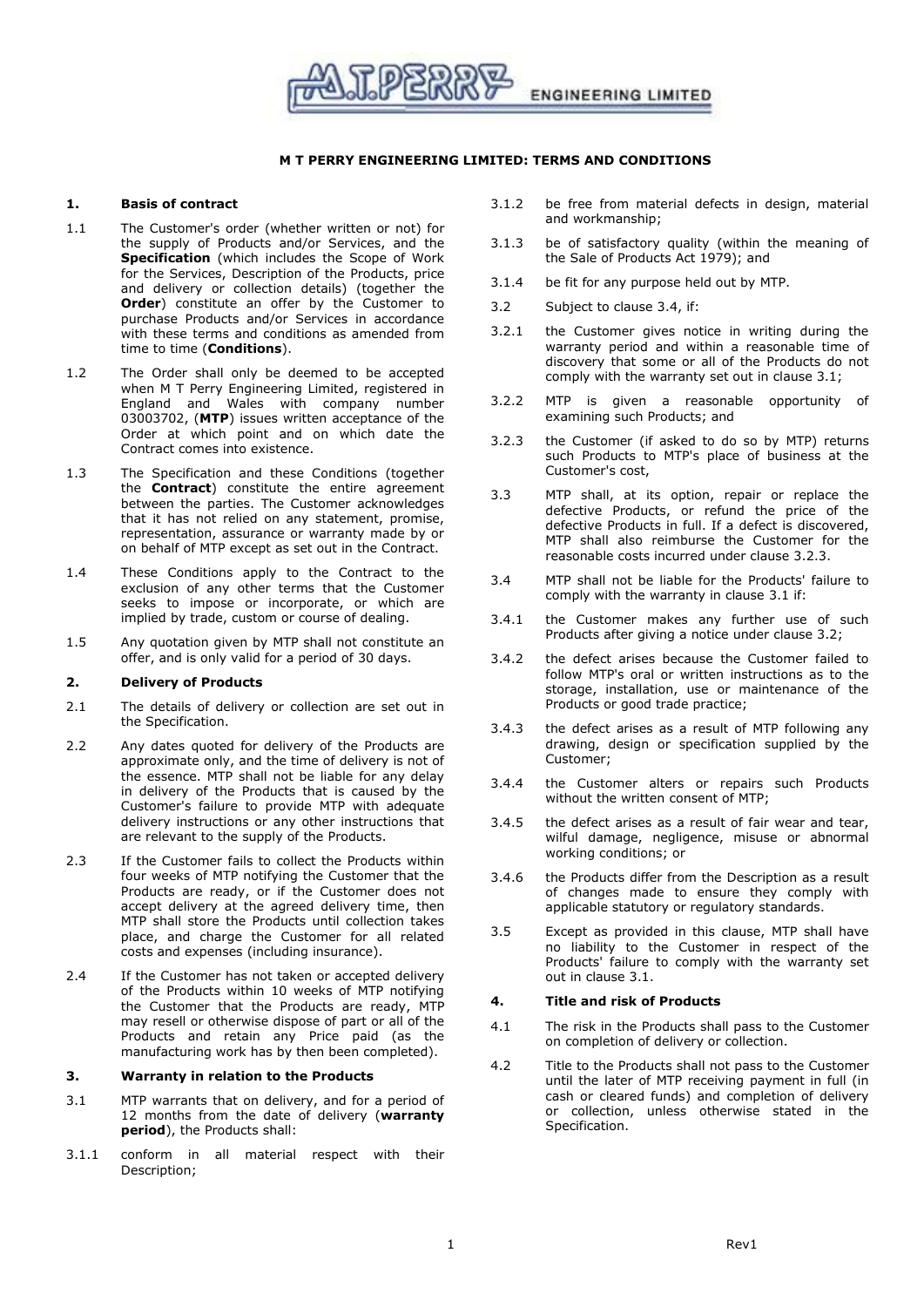## **5. Supply of Services**

- 5.1 MTP shall provide the Services to the Customer in accordance with the Scope of Work in all material respects.
- 5.2 MTP shall use reasonable endeavours to meet any performance dates for the Services set out in the Specification, but any such dates shall be estimates only and time shall not be of the essence for the performance of the Services.
- 5.3 MTP shall have the right to make any changes to the Services which are necessary to comply with any applicable law or safety requirement, or which do not materially affect the nature or quality of the Services, and MTP shall notify the Customer in any such event.
- 5.4 MTP warrants to the Customer that the Services will be provided using reasonable care and skill.

# **6. Customer's obligations**

- 6.1 The Customer shall:
- 6.1.1 ensure that the Description and Scope of Work are as it intends and, where reasonable, test the Product on delivery before putting it in use;
- 6.1.2 co-operate with MTP in all matters relating to the Services; and
- 6.1.3 provide MTP and those acting on its behalf with access to the Customer's premises and facilities, information and materials as reasonably required by MTP to provide the Services.
- 6.2 If MTP's performance of any of its obligations is prevented or delayed by any act or omission by the Customer or failure by the Customer to perform any relevant obligation, MTP shall without limiting its other rights or remedies have the right to suspend performance of the Services until the Customer remedies the situation, without any liability to the Customer for such suspension.

## **7. Charges and payment**

- 7.1 The price (or a method of calculating it) shall be set out in the Specification.
- 7.2 MTP shall invoice the Customer in advance, unless stated otherwise in the Specification.
- 7.3 The Customer shall pay each invoice submitted by MTP within 30 days of the date of the invoice (unless stated otherwise in the Specification) and in full and in cleared funds. Time for payment shall be of the essence of the Contract.
- 7.4 The Customer shall, on receipt of a valid VAT invoice from MTP, pay to MTP any value added tax that is chargeable on the supply of the Services or Products at the same time as payment is due for the supply of the Services or Products.
- 7.5 If the Customer fails to make any payment due to MTP under the Contract by the due date for payment, it shall pay interest on the overdue amount at the rate of 4% per annum above HSBC Bank plc's base rate from time to time. Such interest shall accrue on a daily basis from the due date until actual payment of the overdue amount, whether before or after judgment. The Customer shall pay the interest together with the overdue amount.
- 7.6 The Customer shall pay all amounts due under the Contract in full without any set-off, counterclaim, deduction or withholding except as required by law. MTP may, without limiting its other rights or remedies, set off any amount owing to it by the

Customer against any amount payable by MTP to the Customer.

# **8. Changes**

- 8.1 In the event that:
- 8.1.1 the Customer decides to amend the Scope of Work during the term of the Contract; or
- 8.1.2 the cost of any raw material used in the manufacture of the Product increases by more than 10% during the term of the Contract,

MTP shall be entitled to provide a revised Specification including a new price to the Customer. The Customer shall then be entitled to agree to the new price or terminate the Contract with immediate effect, subject to clause [11.3.](#page-2-0)

8.2 MTP reserves the right to amend the Scope of Work if required by any applicable statutory or regulatory requirements.

#### <span id="page-1-1"></span>**9. Intellectual property rights**

- 9.1 All intellectual property rights in or arising out of or in connection with any design created by MTP shall be owned exclusively by MTP, unless stated otherwise in the Specification.
- 9.2 To the extent that the Products are to be manufactured in accordance with a design or specification supplied by the Customer, the Customer shall indemnify MTP against all liabilities, costs, expenses, damages and losses (including any direct, indirect or consequential losses, loss of profit, loss of reputation and all interest, penalties and legal and other reasonable professional costs and expenses) suffered or incurred by MTP in connection with any claim made against MTP for actual or alleged infringement of a third party's intellectual property rights arising out of or in connection with MTP's use of the design or specification.

# <span id="page-1-2"></span>**10. LIMITATION OF LIABILITY**

- <span id="page-1-0"></span>10.1 Nothing in these Conditions shall limit or exclude MTP's liability for:
- 10.1.1 death or personal injury caused by its negligence, or the negligence of its employees, agents or subcontractors;
- 10.1.2 fraud or fraudulent misrepresentation;
- 10.1.3 breach of the terms implied by section 2 of the Supply of Products and Services Act 1982 or section 12 of the Sale of Products Act 1979; or
- 10.1.4 defective Products under the Consumer Protection Act 1987.
- 10.2 Subject to clause [10.1,](#page-1-0) MTP shall under no circumstances whatever be liable to the Customer, whether in contract, tort (including negligence), breach of statutory duty, or otherwise:
- 10.2.1 for any amount exceeding £5,000,000; or
- 10.2.2 for any loss of profit, or any indirect or consequential loss arising under or in connection with the Contract up to a maximum of the contract value.

# <span id="page-1-3"></span>**11. Termination**

11.1 Without limiting its other rights or remedies, the Customer may terminate the Contract on immediate notice to MTP at any time, and MTP may terminate the Contract by giving the Customer no less than one month's written notice, subject to clause [11.3.](#page-2-0)